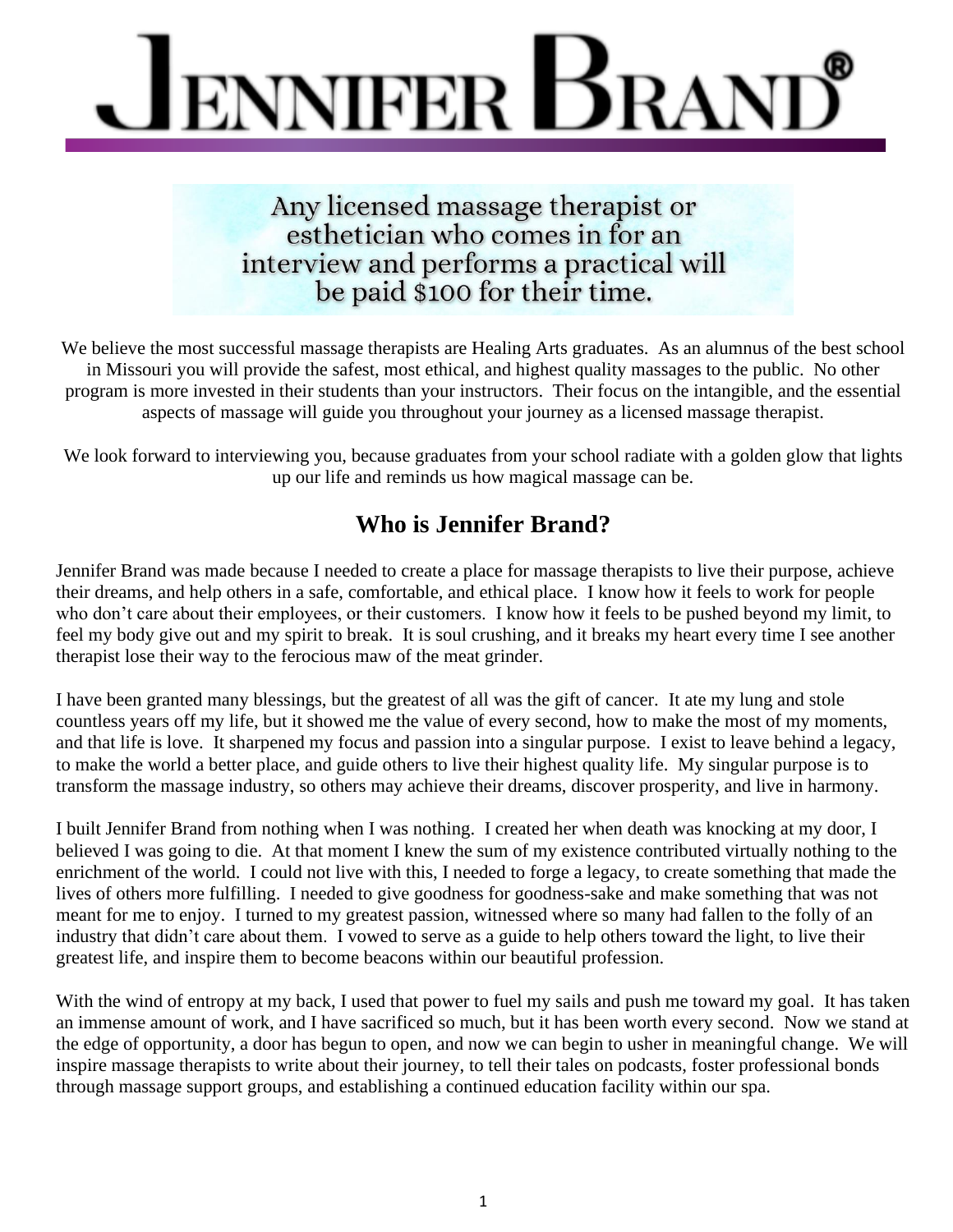# **Our Team**

We want to see you thrive, to live a comfortable life, and help others with your magnificent gifts. It is our goal to guide you toward a long, fruitful career, and as a member of our team you will be an essential slice of the operational pie. To promote your growth we provide continued education, advancement, quality tools, and performance-based incentives.

We search for resourceful, motivated, and passionate people; then cultivate their growth by exemplifying the virtues of empathy, humility, and creativity.

We will climb the tallest tree and as we stand atop it's mighty trunk we will bask in the glory of the sun. We will witness the beauty of the world and relearn to live with wonder, awe, and love.

### **How are we different?**

- We foster a culture of empathy and respect between our spa technicians and service providers. We work as a team, and we believe the only way this may be achieved is through professionalism, friendliness, and good will.
- We are owned and operated by a licensed massage therapist. Their career has been a baptism by fire, and their beautiful journey has granted him insight into the world of massage.
- We are honest and open about our pay structure. Many companies use tactics to trick you into believing they pay more than anyone else.
- We are open to ideas and collaboration. When you offer an idea we listen.
- We value direct communication and are eager to listen to you. Our team quickly addresses problems and seeks fair, honest, and transparent resolutions.
- We treat you like a professional. You have worked hard to be a licensed massage therapist and you deserve to be treated like an adult.
- We deeply care about our craft, the public, and the future of massage. This is more than a business to us. It is our passion and purpose.

It is our goal to set the standard, to show our brothers and sisters within our profession that anything less than excellent is unacceptable. We use the highest quality equipment, we listen to our team with the intent of discovering the best ideas, and we constantly aspire to provide the best massage experience every time. Jennifer Brand Spa is the golden standard of excellence.

From surface to center we pursue excellence in every way. We are honest and transparent. We are invested in our profession, the public, and the careers of our spectacular therapists. The industry has to change, and it starts with how interviews and practicals are performed. A massage therapist should never perform any service for free. As massage therapists we have invested far too much of our life, energy, and money into becoming a licensed massage therapist to simply give it away.

At Jennifer Brand Spa we pay our prospective massage therapists and estheticians anytime they are asked to perform a service. We believe your time, energy, and training should be rewarded.

#### **Any licensed massage therapist or esthetician who comes in for an interview and performs a practical will be paid \$100 for your time.**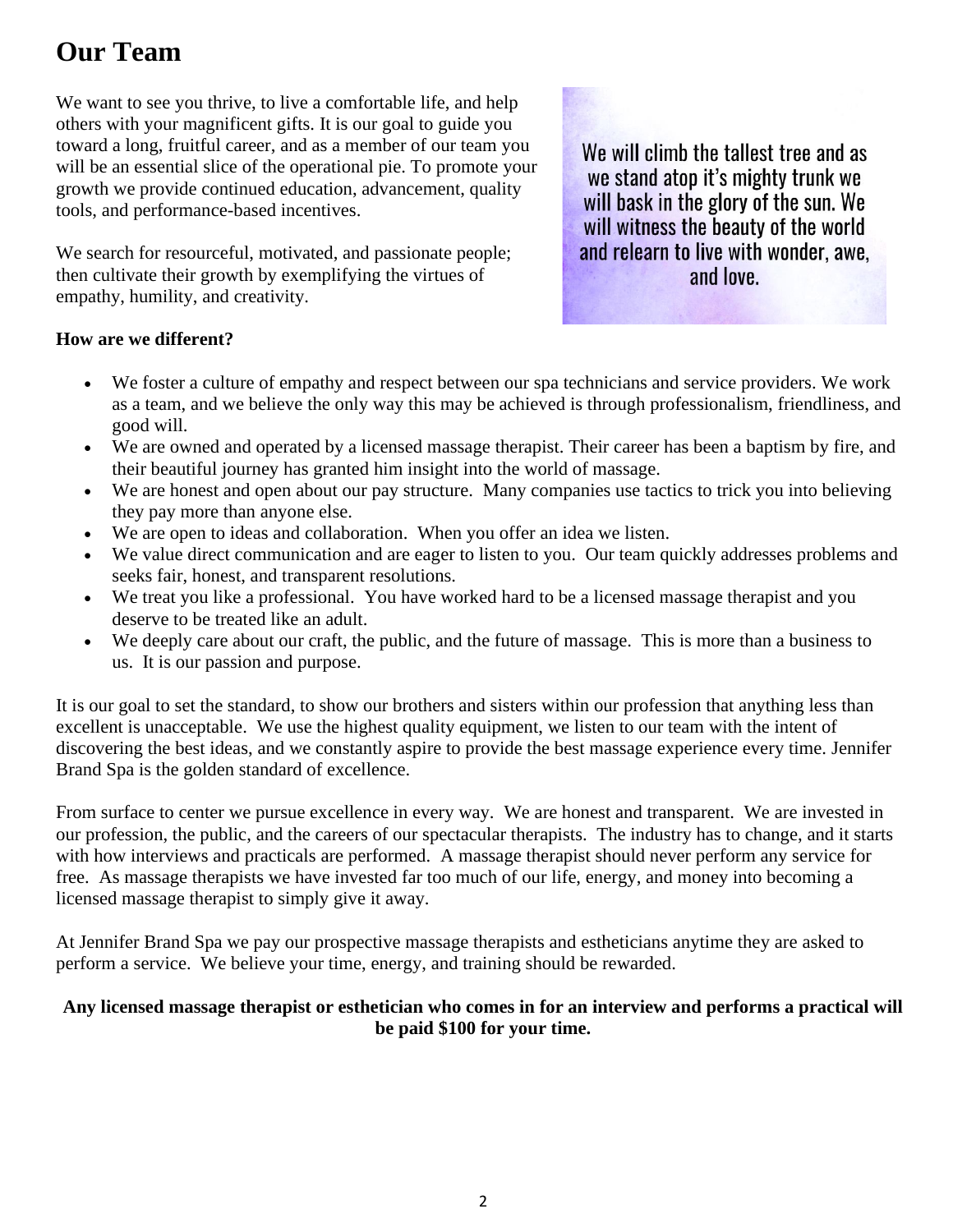# **Pay Scale**

Our pay scale is honest and transparent, and it mirrors the way we do business. we offer a higher wage than any other employee-based company in the industry. New employees will start at \$21 per service hour until they have completed their orientation training. Once the Orientation Training has been finished the team member will have a base service wage increased to \$27 per service hour, this amount increases based on the number of service hours completed within the pay week. In summary, after completing an estimated 5 hours of orientation you will be paid \$27 - \$50 per service hour, plus tips.

- Service providers are paid per service hour performed. Once you have completed the mandatory orientation process your will pay rate will be \$27 per service hour for your first ten service hours. This is noted in the chart below under pay bracket Level 1. Working 10 service hours would be a gross pay of \$270 for that work week.
- Once you have performed eleven or more service hours (within 1 payroll week), your rate of pay will be \$30 per service hour starting with the eleventh hour till your twentieth hour. This is noted in the chart below within Pay bracket level 2. Working 10 hours in this bracket would be a gross pay of \$300, plus the \$270 from the bracket level 1, resulting in a weekly gross pay of \$570.
- Once you have performed twenty-one or more service hours (within 1 payroll week), your service rate of pay will be \$40 per service hour starting with the twenty-first hour till your twenty-fifth hour. This is noted in the chart below within pay bracket Level 3. Working 5 hours in this bracket would be a gross pay of \$200, plus the \$300 of bracket 2, plus the \$270 from bracket 1, resulting in a weekly gross pay of \$770.
- Once you have performed twenty-six hours (within 1 payroll week), your service rate of pay will \$50 per service hour starting with the twenty-sixth hour and beyond. This is noted in the chart below within Pay Bracket Level 4. Working 1 hour in this bracket would be a gross pay of \$50, plus the \$200 of bracket 3, plus the \$300 of bracket 2, plus the \$270 from bracket 1, resulting in a weekly gross pay of \$820.

The estimated gratuity for a 26-hour work week at our spa is \$520. If we add your estimated tips to your gross wage from 26 service hours the total comes to \$1,340 per week, or \$69,907.80 a year.

If you are a massage therapist or esthetician who is capable of working a 30 service hours per work week the estimated total (including estimated tips) is: \$1,620, or \$84,515.40 for the year.

If you are a massage therapist or esthetician who is capable of working a 40 service hours per work week the estimated total (including estimated tips) is: \$2,320, or \$121,034.40 for the year.

| Pay<br><b>Bracket</b> | <b>Hours Per</b><br>Week | <b>Pay Per Service</b><br>Hour | <b>Hours in Bracket</b>                                                         | <b>Potential Gross Revenue</b><br>( <b>pretax</b> ) per week | <b>Estimated Tip Potential Gross Revenue</b><br>( <b>pretax</b> ) per week |
|-----------------------|--------------------------|--------------------------------|---------------------------------------------------------------------------------|--------------------------------------------------------------|----------------------------------------------------------------------------|
|                       | $0 - 10$                 | \$27                           | 10 <sup>2</sup>                                                                 | \$270                                                        | \$200                                                                      |
| $\overline{2}$        | $11 - 20$                | \$30                           | 10                                                                              | \$300                                                        | \$200                                                                      |
| 3                     | $21 - 25$                | \$40                           |                                                                                 | \$200                                                        | \$100                                                                      |
|                       | $26+$                    | \$50                           |                                                                                 | $$50+$                                                       | \$20                                                                       |
|                       |                          |                                | Total Gross Revenue on 26 service hour<br>week                                  | \$820                                                        | \$520                                                                      |
|                       |                          |                                | Total Gross Revenue + <i>Estimated Tips</i> on 26 $$1,340$<br>service hour week |                                                              |                                                                            |

Employees who have not completed their orientation training will be paid \$21 per service hour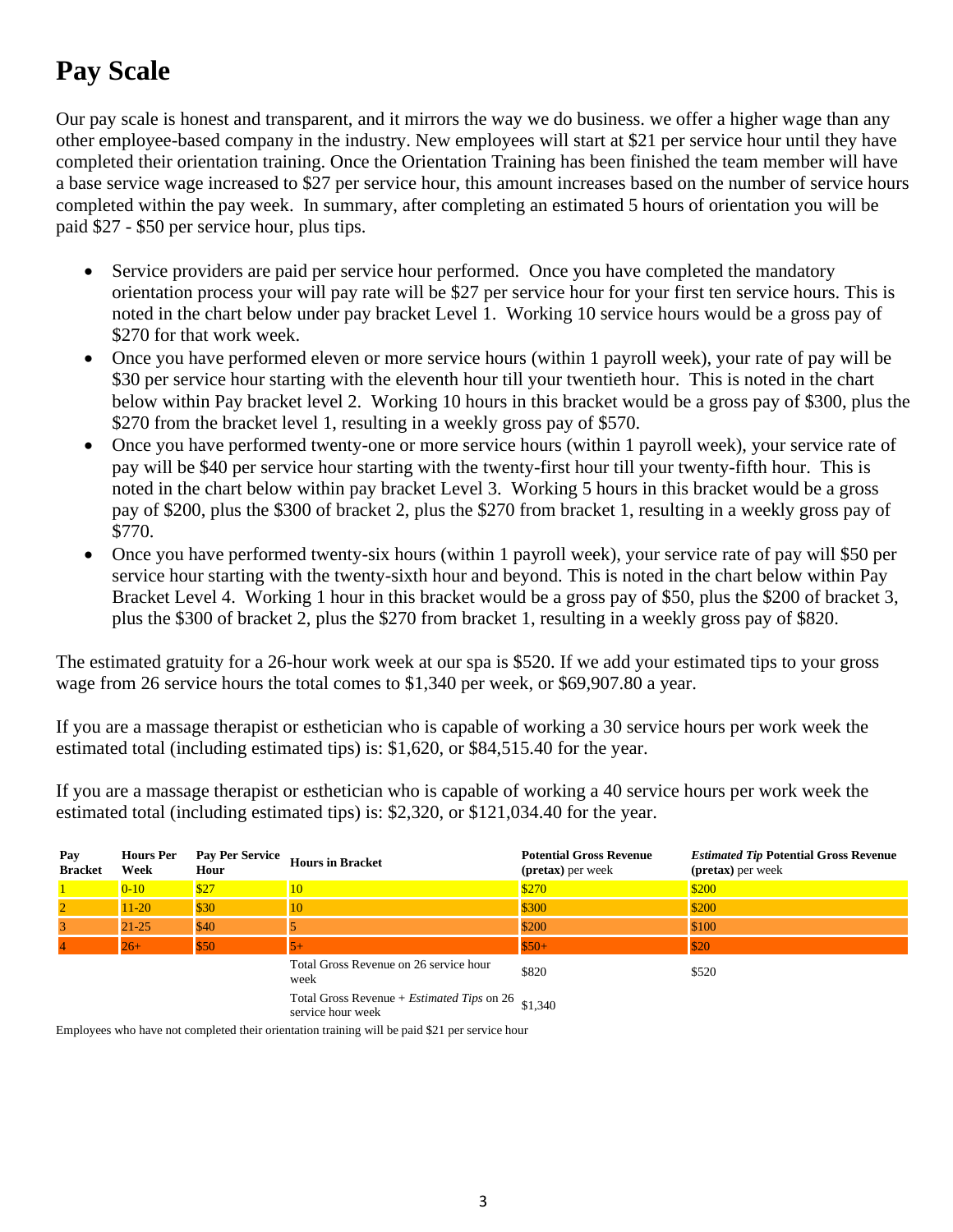## **Gross Estimated Earnings (***with & without tips***)**

|    |         |                   | <b>Service Hours Weekly Yearly Without Tips Weekly Without Tips Yearly</b> |          |
|----|---------|-------------------|----------------------------------------------------------------------------|----------|
| 10 | \$470   | \$24,519          | \$270                                                                      | \$14,085 |
| 20 | \$970   | \$50,604          | \$570                                                                      | \$29,736 |
| 25 | \$1,270 | \$66,255          | \$770                                                                      | \$40,170 |
| 26 | \$1,340 | \$69,907          | \$820                                                                      | \$42,779 |
| 30 | \$1,620 | \$84,515          | \$1,020                                                                    | \$53,213 |
| 40 |         | \$2,320 \$121,034 | \$1,520                                                                    | \$79,298 |

# **Mentorship Opportunities**

How do we give our greatest energy?

To embark on this quest we must encourage others to open their treasure chest and experience excellence. - Shawn White, LMT

Jennifer Brand Spa exists to transform the massage industry so it may into its greatest era of all time. To facilitate this we encourage our team members to spread their knowledge and encourage others to reach for the stars and achieve their dreams. Our internal mentorship program promotes excellence by providing licensed massage therapists the opportunity to run and create continued education courses, in addition to working with others to become safer and more productive practitioners.

| <b>Mentor</b><br>Level | Pay Per<br><b>Instructor</b><br>Hour | <b>Spa Technician/Team</b><br><b>Member Training Per</b><br>Hour | Perks                                                                                                                                                                                                                                                                        | <b>Responsibilities</b>                                                                                                                                                     |
|------------------------|--------------------------------------|------------------------------------------------------------------|------------------------------------------------------------------------------------------------------------------------------------------------------------------------------------------------------------------------------------------------------------------------------|-----------------------------------------------------------------------------------------------------------------------------------------------------------------------------|
| Journeyman             | \$21                                 | N/A                                                              | 10% Discount on all undiscounted retail items. Journeyman<br>Pendant                                                                                                                                                                                                         | Participates in tutorship programs by<br>shadowing, tutoring by the hour, talking with<br>students and prospective students about their<br>journey in the massage industry. |
| New Mentor             | \$22                                 | \$11.50                                                          | 10% Discount on all undiscounted retail items                                                                                                                                                                                                                                | As above and helps acclimate new team<br>members to spa policies and protocols.                                                                                             |
| Experienced<br>Mentor  | \$23                                 | \$12                                                             | 10% Discount on all undiscounted retail items. *1 free 30-<br>Minute Massage each month, these 30-Minute Massages must<br>be used in the same month they are received. Mentor 3 will also<br>be paid \$30 per licensed service hour starting at 1 service,<br>instead of 11. | As above, and has the ability to enforce<br>policies, and make limited executive<br>decisions, in addition to serving as a spa<br>technician as needed.                     |

\*Free 60-Minute Massage must be booked with massage therapists who has fewer than 18 hours of massage schedule in the week

## **Team member Massage and Facial Memberships**

The following Team Member Memberships are available to all employees who are at least three licensed service hours per week. If an employee is ever released from employment, the remain balance value of their membership will be converted to a gift card and the discounted rates will no longer apply.

| <b>Team Member Membership Type Benefits</b> | <b>Price Per Month</b>    |      |
|---------------------------------------------|---------------------------|------|
| 1 Massage Per Month                         | 1 Massage Per Month \$38  |      |
| 2 Massages Per Month                        | 2 Massages Per Month \$76 |      |
| 1 Facial Per Month                          | 1 Facial Per Month        | \$40 |

Therapists booked 18+ service hours cannot be booked by team members with this discounted membership rate.

# **Training Opportunities**

Most of the Continuing Education Classes provided by Jennifer Brand LLC will be available to all of our employees at no cost. Other Continuing Education Classes will be made available at a discount.